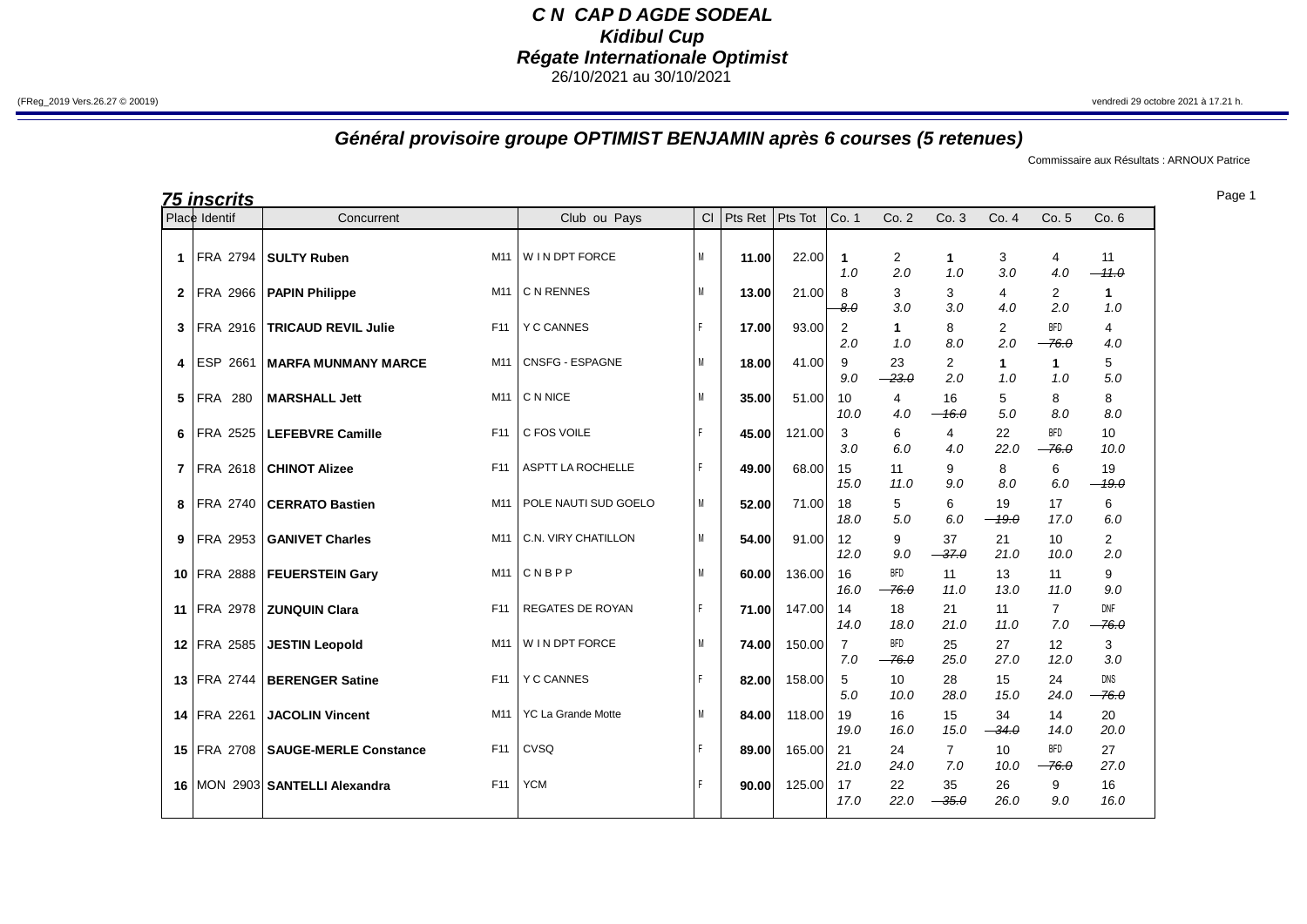## Kidibul Cup Page 2

|                 | Place Identif   | Concurrent                              | Club ou Pays                | CI | Pts Ret | Pts Tot | Co. 1                         | Co. 2                 | Co.3          | Co. 4                     | Co. 5               | Co.6                  |
|-----------------|-----------------|-----------------------------------------|-----------------------------|----|---------|---------|-------------------------------|-----------------------|---------------|---------------------------|---------------------|-----------------------|
|                 | 17 FRA 2383     | <b>HUYNH THAN CHAMPEAU</b><br>M12       | <b>LES PLATES</b>           | M  | 93.00   | 137.00  | 11<br>11.0                    | $\overline{7}$<br>7.0 | 44<br>$-44.0$ | 39<br>39.0                | 23<br>23.0          | 13<br>13.0            |
|                 | 18 FRA 2942     | M11<br><b>NATIS Quentin</b>             | S R HAVRE                   | M  | 93.00   | 122.00  | 13<br>13.0                    | 29<br>$-29.0$         | 26<br>26.0    | $\overline{7}$<br>7.0     | 21<br>21.0          | 26<br>26.0            |
|                 | 19 FRA 2356     | <b>TACQUET Aline</b><br>F11             | S N O NANTES                | F  | 99.00   | 137.00  | 25<br>25.0                    | 37<br>37.0            | 12<br>12.0    | 38<br>$-38.0$             | 18<br>18.0          | $\overline{7}$<br>7.0 |
| 20 <sub>1</sub> | <b>FRA 2887</b> | M11<br><b>CABON Nathael</b>             | C N CARANTEC                | M  | 104.00  | 150.00  | 46<br>46.0                    | 30<br>30.0            | 14<br>14.0    | 18<br>18.0                | 30<br>30.0          | 12<br>12.0            |
|                 | 21 FRA 2350     | <b>NOVARA Elliot</b><br>M11             | VOILES DE SEINE             | M  | 108.00  | 184.00  | 30<br>30.0                    | 14<br>14.0            | 20<br>20.0    | 20<br>20.0                | <b>BFD</b><br>-76.0 | 24<br>24.0            |
| 22              | <b>FRA 2676</b> | M12<br><b>EGGENSPIELER Anthony</b>      | C N V AIX LES BAINS         | M  | 116.00  | 192.00  | 26<br>26.0                    | 25<br>25.0            | 22<br>22.0    | 28<br>28.0                | 15<br>15.0          | <b>DNS</b><br>-76.0   |
| 23 <sub>1</sub> | <b>FRA 53</b>   | <b>FELICI Oscar</b><br>M12              | W I N DPT FORCE             | M  | 119.00  | 195.00  | 6<br>6.0                      | <b>BFD</b><br>$-76.0$ | 10<br>10.0    | 24<br>24.0                | 3<br>3.0            | <b>DNF</b><br>76.0    |
| 24              | FRA 2601        | <b>BERDER Martin</b><br>M12             | E V LOCQUIREC               | M  | 120.00  | 159.00  | 22<br>22.0                    | 17<br>17.0            | 23<br>23.0    | 33<br>33.0                | 39<br>$-39.0$       | 25<br>25.0            |
|                 | 25 FRA 268      | M12<br><b>AMIRAULT Franklin</b>         | SNPH                        | M  | 123.00  | 199.00  | 28<br>28.0                    | <b>BFD</b><br>$-76.0$ | 27<br>27.0    | $12 \overline{ }$<br>12.0 | 28<br>28.0          | 28<br>28.0            |
|                 | 26 FRA 2764     | M11<br><b>CANCEL Baptiste</b>           | Y C MAUGUIO CARNON          | M  | 127.00  | 184.00  | 38<br>38.0                    | 57<br>$-57.0$         | 13<br>13.0    | 35<br>35.0                | 27<br>27.0          | 14<br>14.0            |
| 27              | <b>FRA 2417</b> | M11<br><b>LEMOINE Raphael</b>           | POLE NAUTI SUD GOELO        | M  | 130.00  | 206.00  | 27<br>27.0                    | <b>BFD</b><br>$-76.0$ | 29<br>29.0    | 16<br>16.0                | 37<br>37.0          | 21<br>21.0            |
|                 | 28 FRA 2951     | M11<br><b>WILLOT Hugues</b>             | EV CHERBOURG                | M  | 130.00  | 161.00  | 31<br>31.0                    | 27<br>27.0            | 24<br>24.0    | 30<br>30.0                | 31<br>31.0          | 18<br>18.0            |
|                 | 29 FRA 2806     | M11<br><b>OLSTHOORN Raphael</b>         | C O Y C HYEROIS             | M  | 137.00  | 213.00  | <b>UFD</b><br><del>76.0</del> | <b>BFD</b><br>76.0    | 18<br>18.0    | 6<br>6.0                  | 20<br>20.0          | 17<br>17.0            |
| 30              | <b>SUI 1508</b> | M11<br><b>VALLOTTON MAXIME</b>          | CV VEVEY - LA TOUR - SUISSE | M  | 144.00  | 220.00  | 4<br>$4.0\,$                  | <b>BFD</b><br>$-76.0$ | 17<br>17.0    | 42<br>42.0                | 5<br>5.0            | <b>DNS</b><br>76.0    |
|                 | 31 FRA 2749     | <b>SEIB Paul-antoine</b><br>M12         | <b>YCPR</b>                 | M  | 146.00  | 182.00  | 35<br>35.0                    | 36<br><del>36.0</del> | 33<br>33.0    | 31<br>31.0                | 32<br>32.0          | 15<br>15.0            |
|                 | 32 FRA 2318     | <b>CAUGAN--NAVUCET Theop</b><br>M11     | <b>VOILES DE SEINE</b>      | M  | 146.00  | 222.00  | 20<br>20.0                    | 43<br>43.0            | 38<br>38.0    | 23<br>23.0                | 22<br>22.0          | <b>DNF</b><br>$-76.0$ |
|                 | 33 FRA 2401     | <b>LAVAUZELLE Padme</b><br>F11          | CN Manuréva BALARUC         | F  | 151.00  | 227.00  | 24<br>24.0                    | 13<br>13.0            | 36<br>36.0    | 37<br>37.0                | 41<br>41.0          | DNF<br>-76.0          |
| 34              | <b>FRA 2865</b> | M11<br><b>COTTIN Louis</b>              | LA PELLE-MARSEILLE          | M  | 156.00  | 232.00  | 36<br>36.0                    | 28<br>28.0            | 5<br>5.0      | 49<br>49.0                | 38<br>38.0          | DNS<br>$-76.0$        |
| 35 I            | FRA 2655        | M11<br><b>PESQUET THENET Maxenc</b>     | SNPH                        | M  | 158.00  | 234.00  | 23<br>23.0                    | <b>BFD</b><br>$-76.0$ | 34<br>34.0    | 9<br>9.0                  | 16<br>16.0          | <b>DNF</b><br>76.0    |
| 36 I            | <b>FRA 1456</b> | <b>CHARPIN Leonard</b><br>M12           | C N CARANTEC                | M  | 162.00  | 238.00  | 33<br>33.0                    | 8<br>8.0              | 60<br>60.0    | 25<br>25.0                | 36<br>36.0          | DNS<br>-76.0          |
| 37              | <b>FRA 2624</b> | F <sub>11</sub><br><b>KIMBEL Emilie</b> | SNPH                        | F  | 164.00  | 240.00  | 29<br>29.0                    | 15<br>15.0            | 19<br>19.0    | 58<br>58.0                | 43<br>43.0          | <b>DNS</b><br>$-76.0$ |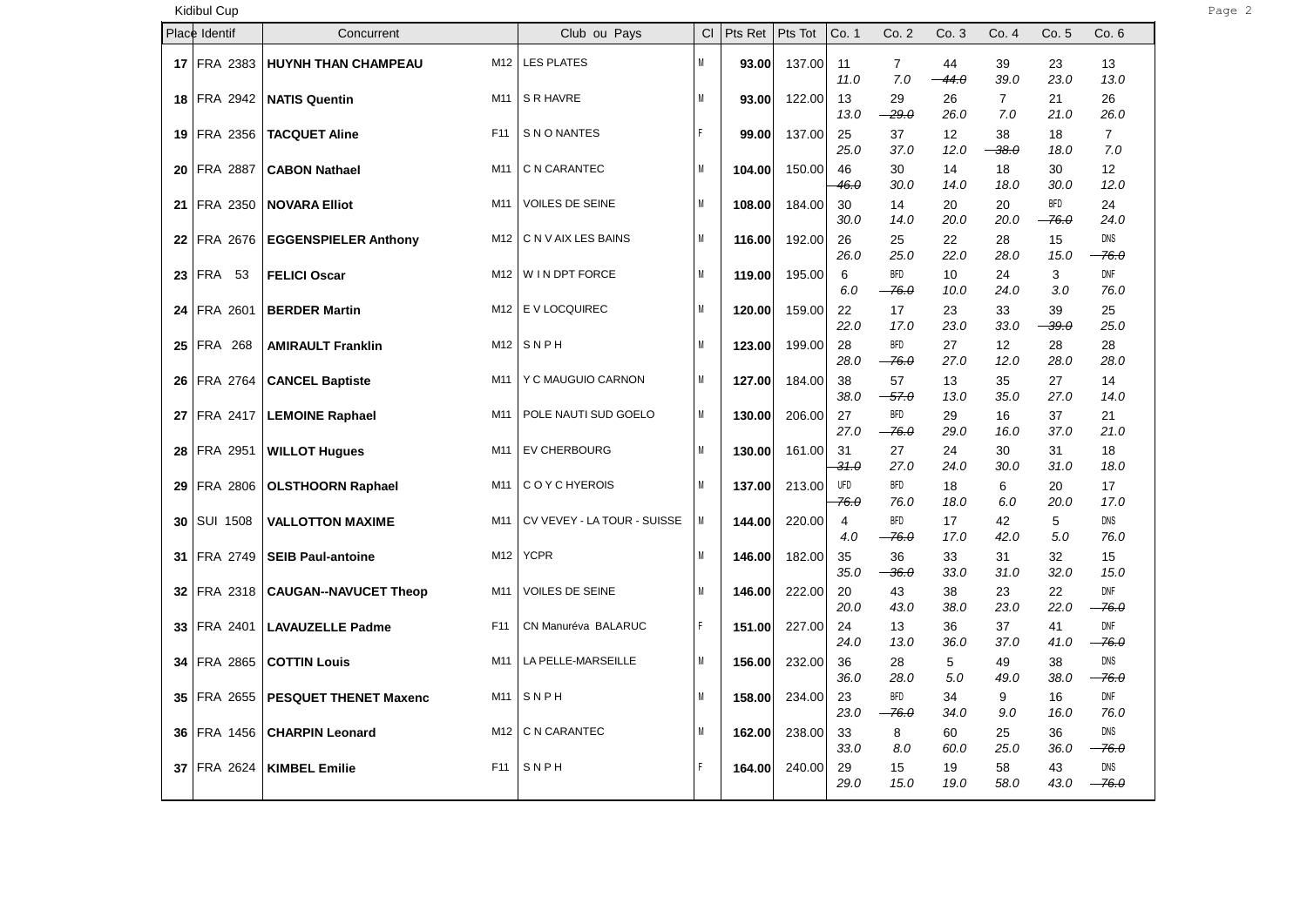| Kidibul Cup        |                               |                 |                          |           |             |         |             |                    |                        |               |                       |                       |
|--------------------|-------------------------------|-----------------|--------------------------|-----------|-------------|---------|-------------|--------------------|------------------------|---------------|-----------------------|-----------------------|
| Place Identif      | Concurrent                    |                 | Club ou Pays             | <b>CI</b> | Pts Ret $ $ | Pts Tot | Co. 1       | Co. 2              | Co.3                   | Co. 4         | Co. 5                 | Co.6                  |
| 38 FRA 2491        | <b>LECHAT Robinson</b>        | M11             | CNBPP                    | M         | 167.00      | 243.00  | 32<br>32.0  | 19<br>19.0         | 50<br>50.0             | 32<br>32.0    | 34<br>34.0            | <b>DNF</b><br>$-76.0$ |
| 39 FRA 2671        | <b>D'ORNANT Alban</b>         | M11             | S R HAVRE                | M         | 170.00      | 246.00  | 34<br>34.0  | 21<br>21.0         | 30<br>30.0             | 45<br>45.0    | 40<br>40.0            | <b>DNS</b><br>$-76.0$ |
| 40 FRA 255         | <b>MAUS Gaspard</b>           | M11             | C N PORNIC               | M         | 179.00      | 253.00  | 42<br>42.0  | 48<br>48.0         | 41<br>41.0             | 74<br>$-74.0$ | 25<br>25.0            | 23<br>23.0            |
| 41 FRA 2622        | <b>PIMENTA Rafael</b>         | M11             | Y C TOULON               | M         | 192.00      | 268.00  | 49<br>49.0  | 33<br>33.0         | 40<br>40.0             | 44<br>44.0    | 26<br>26.0            | <b>DNF</b><br>$-76.0$ |
| 42 FRA 2578        | <b>EZRATY Elena</b>           | F11             | LA PELLE-MARSEILLE       | F         | 199.00      | 275.00  | 60<br>60.0  | 12<br>12.0         | 56<br>56.0             | 29<br>29.0    | 42<br>42.0            | DNS<br>$-76.0$        |
| 43 FRA 2861        | <b>BARIL Capucine</b>         | F <sub>11</sub> | <b>CN Sainte-Maxime</b>  | F.        | 204.00      | 280.00  | 40<br>40.0  | 34<br>34.0         | 45<br>45.0             | 41<br>41.0    | 44<br>44.0            | <b>DNS</b><br>$-76.0$ |
| 44 FRA 2737        | <b>LIGER BELAIR Alban</b>     | M11             | Y C TOULON               | M         | 208.00      | 284.00  | 56<br>56.0  | 45<br>45.0         | 32<br>32.0             | 46<br>46.0    | 29<br>29.0            | DNS<br>$-76.0$        |
| 45 FRA 2881        | <b>HANLEY Lochlainn</b>       | M12             | CVSQ                     | M         | 209.00      | 285.00  | 51<br>51.0  | BFD<br>$-76.0$     | 49<br>49.0             | 14<br>14.0    | 19<br>19.0            | DNF<br>76.0           |
| 46 FRA 2689        | <b>BOYER-GIBAUD Morgann</b>   | M11             | CNBPP                    | M         | 211.00      | 287.00  | 54<br>54.0  | 26<br>26.0         | 47<br>47.0             | 51<br>51.0    | 33<br>33.0            | <b>DNF</b><br>$-76.0$ |
| 47 SUI 1452        | <b>DETREY ALEC</b>            | M11             | <b>CVVT - SUISSE</b>     | M         | 213.00      | 289.00  | DNC<br>76.0 | <b>DNC</b><br>76.0 | 31<br>31.0             | 17<br>17.0    | 13<br>13.0            | DNS<br>76.0           |
| 48 FRA 2681        | <b>CLERAUX Achille</b>        | M11             | <b>CRNG DE GRANVILLE</b> | M         | 228.00      | 304.00  | 48<br>48.0  | 42<br>42.0         | 42<br>42.0             | 48<br>48.0    | 48<br>48.0            | DNS<br>$-76.0$        |
| 49 FRA 2830        | <b>BOILEAU Ewen</b>           | M11             | C N PORNIC               | M         | 238.00      | 314.00  | 41<br>41.0  | 46<br>46.0         | 46<br>46.0             | 60<br>60.0    | 45<br>45.0            | <b>DNS</b><br>$-76.0$ |
| <b>50 FRA 1300</b> | <b>PLOQUIN Paul</b>           | M11             | C V A N NANTES           | M         | 246.00      | 322.00  | 52<br>52.0  | 20<br>20.0         | 70<br>70.0             | 50<br>50.0    | 54<br>54.0            | <b>DNS</b><br>$-76.0$ |
|                    | 51   FRA 2415   EVANO Clement | M11             | POLE NAUTI SUD GOELO     | M         | 246.00      | 322.00  | 59<br>59.0  | 50<br>50.0         | 59<br>59.0             | 56<br>56.0    | <b>BFD</b><br>$-76.0$ | 22<br>22.0            |
| 52 FRA 2042        | <b>NOEL Quentin</b>           | M12             | <b>CRNG DE GRANVILLE</b> | M         | 248.00      | 324.00  | 61<br>61.0  | 51<br>51.0         | 51<br>51.0             | 36<br>36.0    | 49<br>49.0            | <b>DNS</b><br>$-76.0$ |
|                    | 53 FRA 2472   LAROCHE Paul    | M11             | YC La Grande Motte       | M         | 249.00      | 325.00  | 58<br>58.0  | 38<br>38.0         | 39<br>39.0             | 59<br>59.0    | 55<br>55.0            | DNF<br>$-76.0$        |
|                    | 54   FRA 2092   SCHUBE Anouk  | F <sub>11</sub> | C V MARSEILLAN           | F         | 253.00      | 329.00  | 45<br>45.0  | BFD<br>$-76.0$     | 43<br>43.0             | 54<br>54.0    | 35<br>35.0            | DNF<br>76.0           |
| 55 FRA 2243        | <b>CANARD-BOULAIRE Leonor</b> | F12             | S R ANTIBES              | F         | 258.00      | 334.00  | 43<br>43.0  | 39<br>39.0         | 63<br>63.0             | 67<br>67.0    | 46<br>46.0            | <b>DNS</b><br>$-76.0$ |
| 56 FRA 2751        | <b>SORIN Augustin</b>         | M12             | <b>YCPR</b>              | M         | 260.00      | 336.00  | 37<br>37.0  | 31<br>31.0         | 69<br>69.0             | 47<br>47.0    | <b>BFD</b><br>$-76.0$ | DNS<br>76.0           |
| <b>57 FRA 1374</b> | <b>RAVON Alexis</b>           | M11             | A C D'ALSACE LORRAIN     | M         | 270.00      | 346.00  | 47<br>47.0  | 47<br>47.0         | DNC<br><del>76.0</del> | 40<br>40.0    | 60<br>60.0            | <b>DNS</b><br>76.0    |
| 58 FRA 402         | <b>DE KERGARIOU Marin</b>     | M11             | CNHS VESOUL              | M         | 271.00      | 347.00  | 39<br>39.0  | 56<br>56.0         | 52<br>52.0             | 65<br>65.0    | 59<br>59.0            | DNS<br>$-76.0$        |